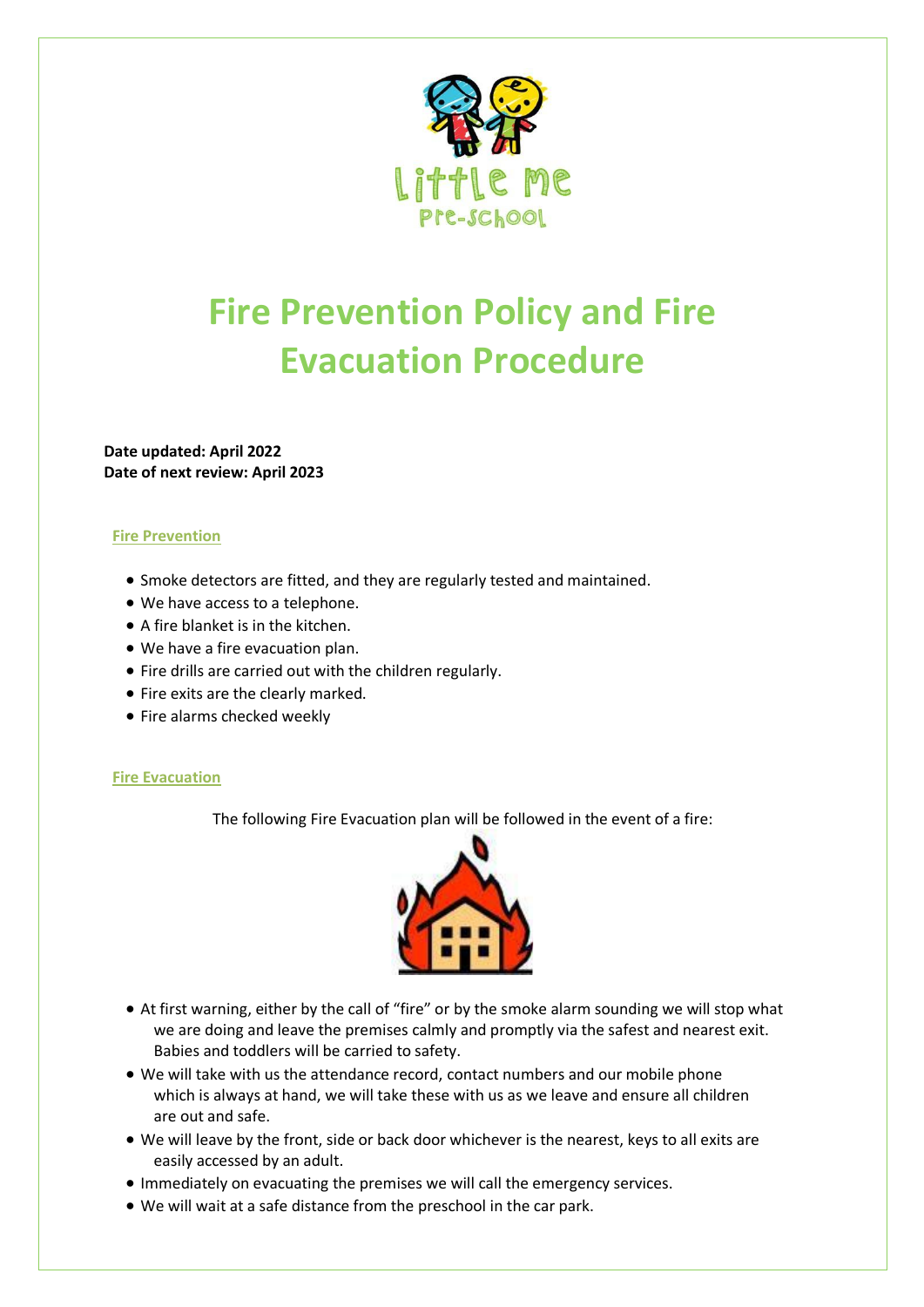- We will contact parents/guardian's as soon as possible.
- We will comfort and reassure the children.
- We will follow the instruction of the Emergency Services and will not return to the building until they have declared it to be safe to do so.
- We will have "practice" fire drills with the children on a regular basis.